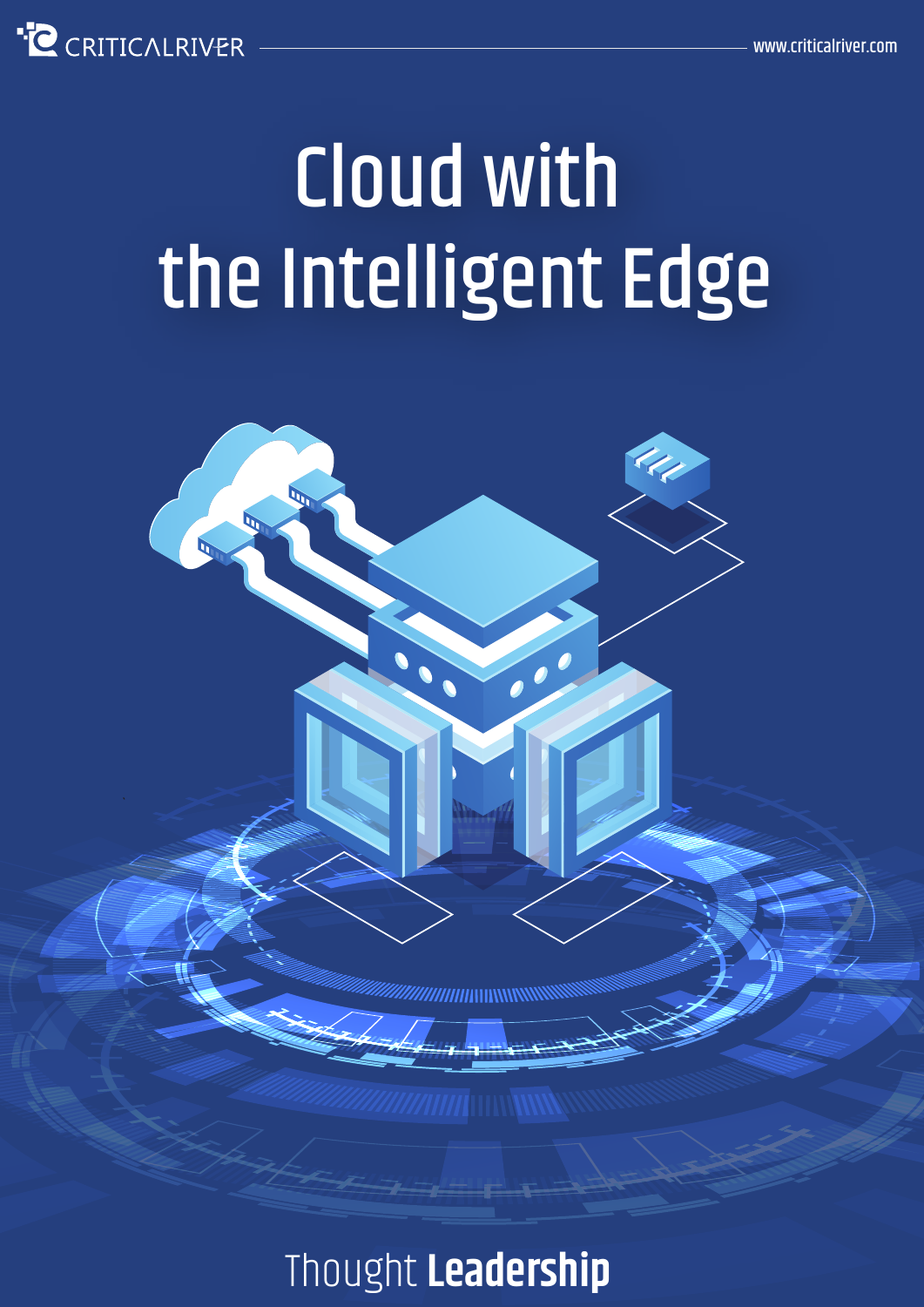COVID-19, the largest health and economic crisis in recent times, confronts businesses across sectors and pushes them into extraordinary measures to safeguard their people and sustain operations. Industry 4.0 is no exception!

Industry 4.0, which involves advanced analytics, automation, connectivity, and advanced manufacturing technologies, was starting to impact the transformation of manufacturers worldwide before disaster struck.

Industry 4.0 refers to the current Industrial Revolution phase that centers heavily around automation, ML, and real-time data. Industry 4.0 or smart manufacturing couples physical production and operations with intelligent digital technology and big data to build a holistic and connected ecosystem for organizations focusing on manufacturing and supply chain management.

The Fourth Industrial Revolution is flagging a shift in the conventional manufacturing landscape. It incorporates three technological trends pushing this change: connectivity, data analytics, and resilient automation.

The manufacturing sector today is in the midst of a historic time in development. With the acceleration in IoT, AI, and 5G, data-centric and interconnected smart factories are swiftly becoming the norm. For Industry 4.0 to uncover its complete potential, however, manufacturers will have to implement Intelligent Edge.

# The "What and Why" of Intelligent Edge!

The potential of cloud computing today has grown from data centers to the Edge of networks. This Edge is a growing imperative as businesses across all industries deal with vast amounts of data, complex operations, and competitive markets. IT firms, hyperscale cloud providers, and connectivity providers turn to edge intelligence to meet these business demands.

Intelligent Edge is the concept of running computing processes as close to the origin of data as possible. In other words, it the analysis of data and improvement of solutions at the place where the data gets generated.

Intelligent Edge decreases latency, costs, and security risks making the associated business more productive.

Industry 4.0 is entering a new age, with the enhanced use of IoT tools and increased data volumes that follow. The final goal is to build smarter factories to make informed decisions based on automated means and influence productivity, performance, and cost targets.

Manufacturers worldwide are under tremendous stress to sustain a competitive edge. Early interest in the Internet of Things and AI technology is developing into ongoing digital transformation programs. Leveraging industrial IoT to optimize operations has become so entrenched, it has been dubbed 'Industry 4.0'.

Real-time processing is decisive to today's manufacturing and industrial automation industries. However, the cloud alone is not enough to take them through. To succeed, manufacturers must capitalize on the intelligent edge.

**For the term intelligent edge to fit, the following elements need to exist in the device:**

- Autonomy
- Connectivity
- **Computing**
- **Controllability**